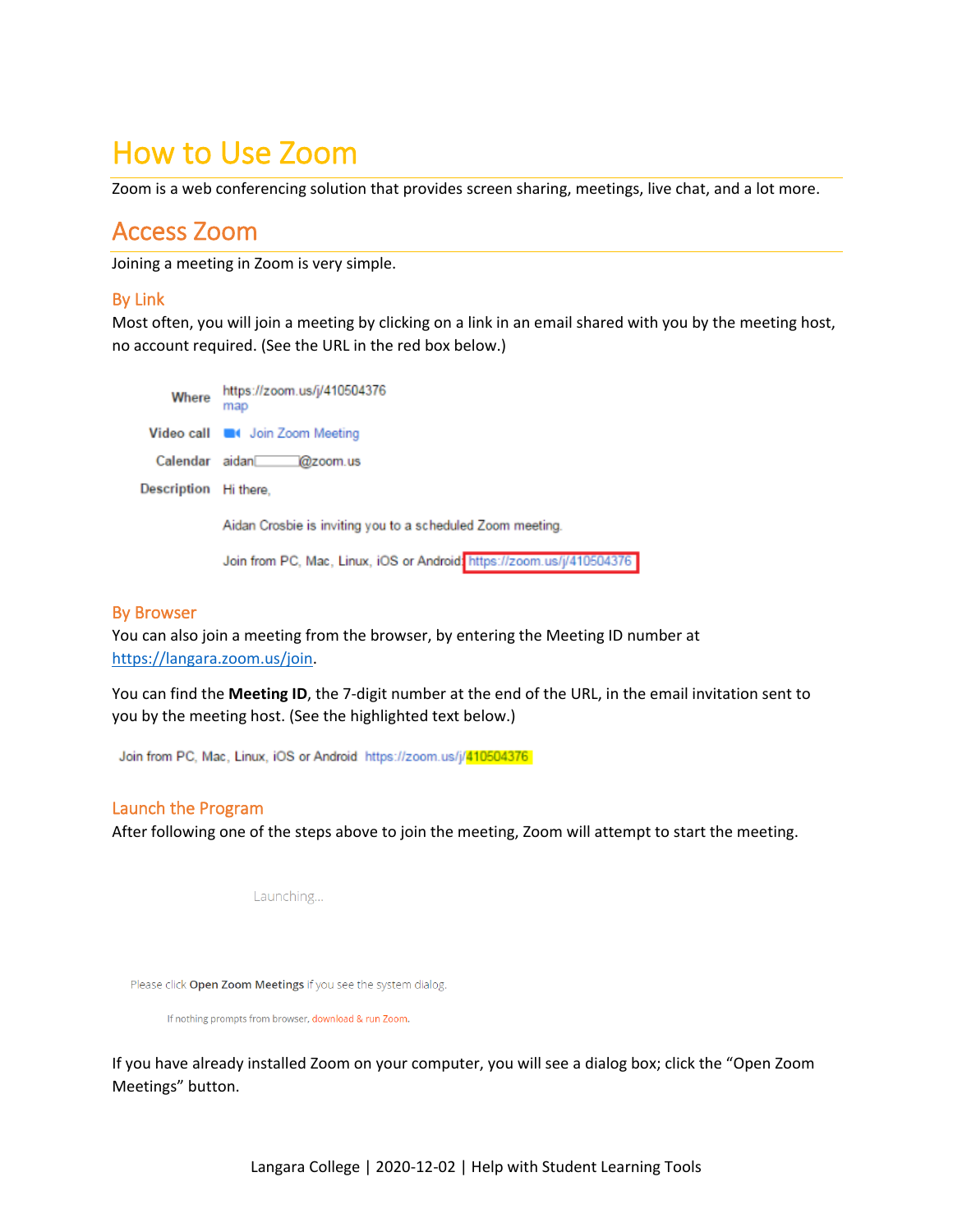If the dialog box does not appear, you do not have Zoom installed on your computer. Click "download & run Zoom."

### Download Zoom

After you click "download & run Zoom," a "Save As" window will appear. Click Save to download Zoom to your computer.

Once the download is complete, click on the downloaded installation file in your browser to run it.

At the end of the installation, Zoom will launch and invite you to join a meeting.

#### Join a Meeting

Once Zoom is installed, you will see a window inviting you to sign in or join a meeting.

Click "Join a Meeting." Zoom will open.



In the next window, enter your name (this is how your name will appear to other people in the meeting) and the Meeting ID, if applicable.

| Meeting ID: | 123 456 789 |  |
|-------------|-------------|--|
|             |             |  |
| Your Name:  | jhoya123    |  |
|             |             |  |

Click "Join."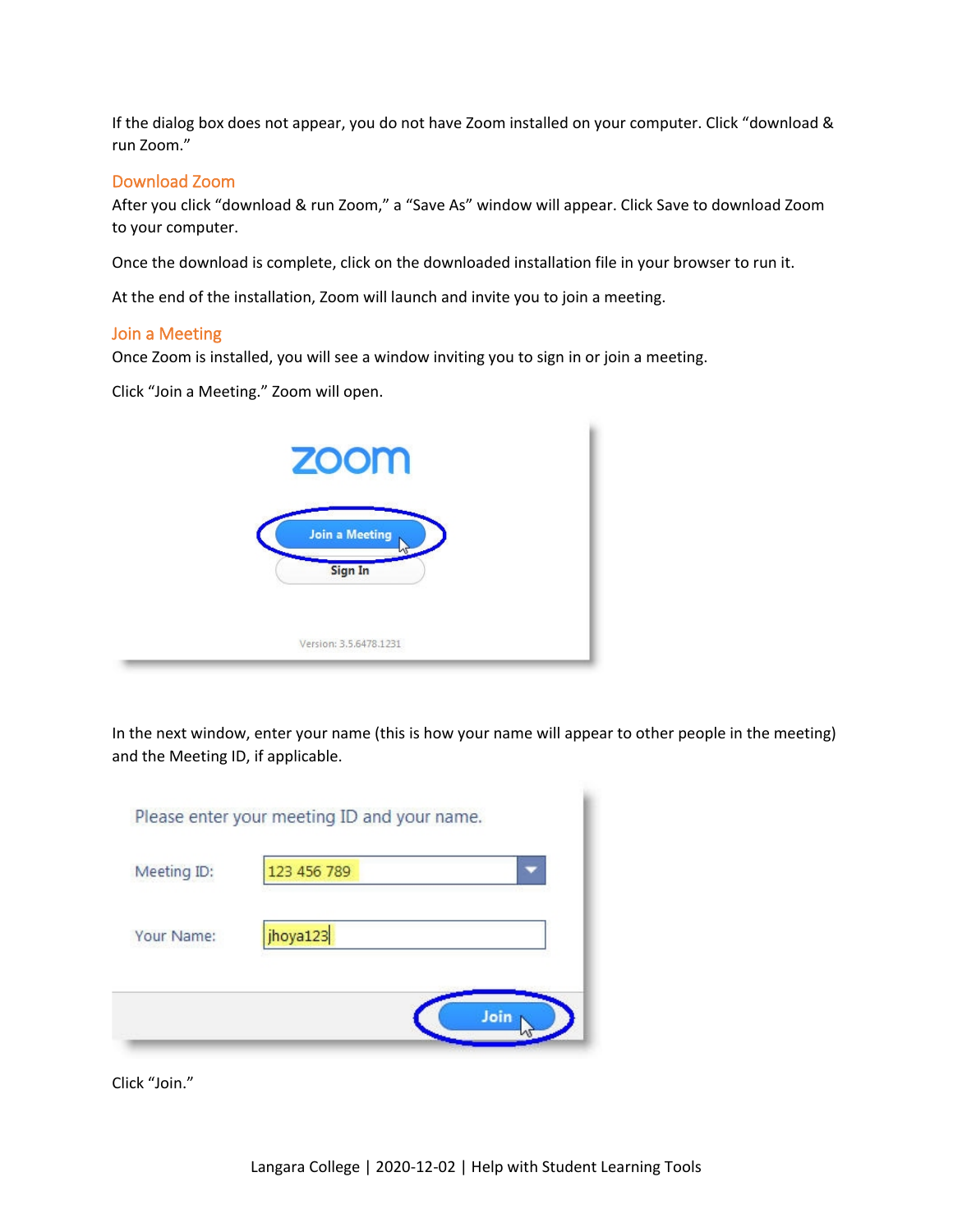If you have arrived to the meeting early, you may see the following window, asking you to wait until the host arrives.



When the host arrives, the meeting will start automatically. In the meantime, you may wish to test your computer audio.

## Basic Meeting Etiquette

Here are a few guidelines for having a pleasant and successful video meeting.

### *Display Names and Avatar Pictures*

It's important that people in a meeting know who is speaking. Always use your "real" name or Langara username (the first part of your Langara email address, before the  $\omega$ , e.g. jsmith) as your display name, or at least a name your instructor knows is you (discuss this with them beforehand if the name you're using isn't the one on your Langara account). Nicknames (e.g. gaming handles) and display names containing inappropriate language may get you removed from the meeting.

Most class meetings do not require you to log in to Zoom before joining. Instead, you will be asked to enter a display name after clicking on the meeting link, before you're allowed into the meeting. If you do log in to Zoom using your Langara Zoom account, your default display name will be your username.

Use the same consideration when choosing your profile picture. This does not necessarily need to be a picture of you, but offensive or inappropriate images are not acceptable. **[Click here to learn how to](https://support.zoom.us/hc/en-us/articles/201363203-Customizing-your-profile)  [change your profile picture.](https://support.zoom.us/hc/en-us/articles/201363203-Customizing-your-profile)**

#### *Inappropriate Language and Behaviour*

Be polite and considerate to your instructor and classmates. Harassment, or use of inappropriate or offensive language, may result in you being removed from the meeting, or the involvement of Student Conduct and Judicial Affairs.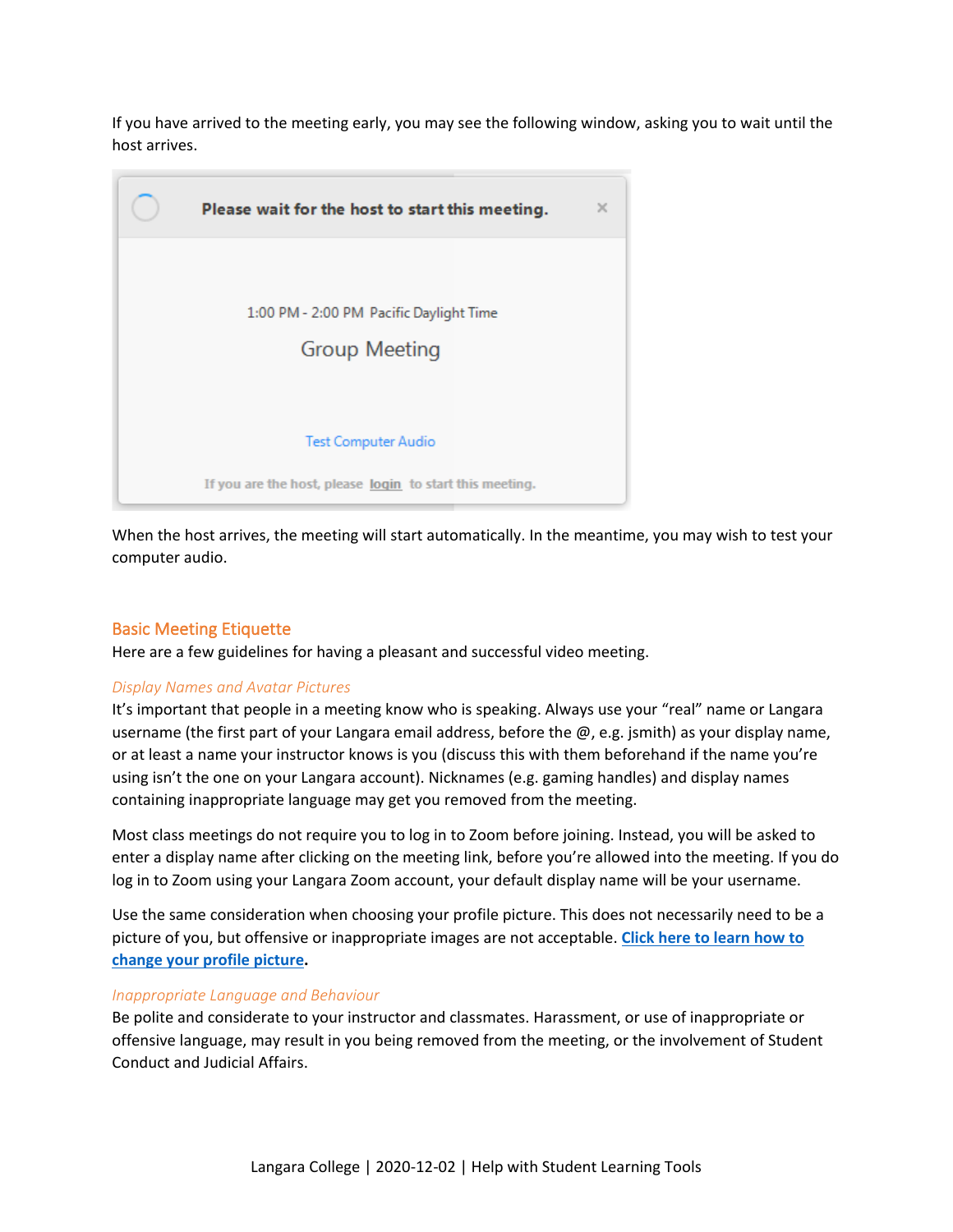You also shouldn't take screenshots, pictures of the meeting screen, or otherwise record the meeting, your classmates, or your instructor without express permission.

#### *Environment and Noise Level*

Try to be as mindful as you can of your environment when in a meeting. This means trying to join meetings from quiet places where you aren't likely to be interrupted (e.g. by barking dogs, roommates or family members). If you can, use headphones, and if possible, an external microphone rather than the built-in speakers and microphone on your computer (a set of earbuds with a built-in mic is fine, but if you must choose between a microphone or headphones, choose the headphones). This cuts down on other people in the meeting hearing echoes and interference from your speakers, and results in a more pleasant meeting experience for everyone. If you're using your webcam, try to make sure you're facing a light source, like a window or a lamp, so that people in the meeting can see your face.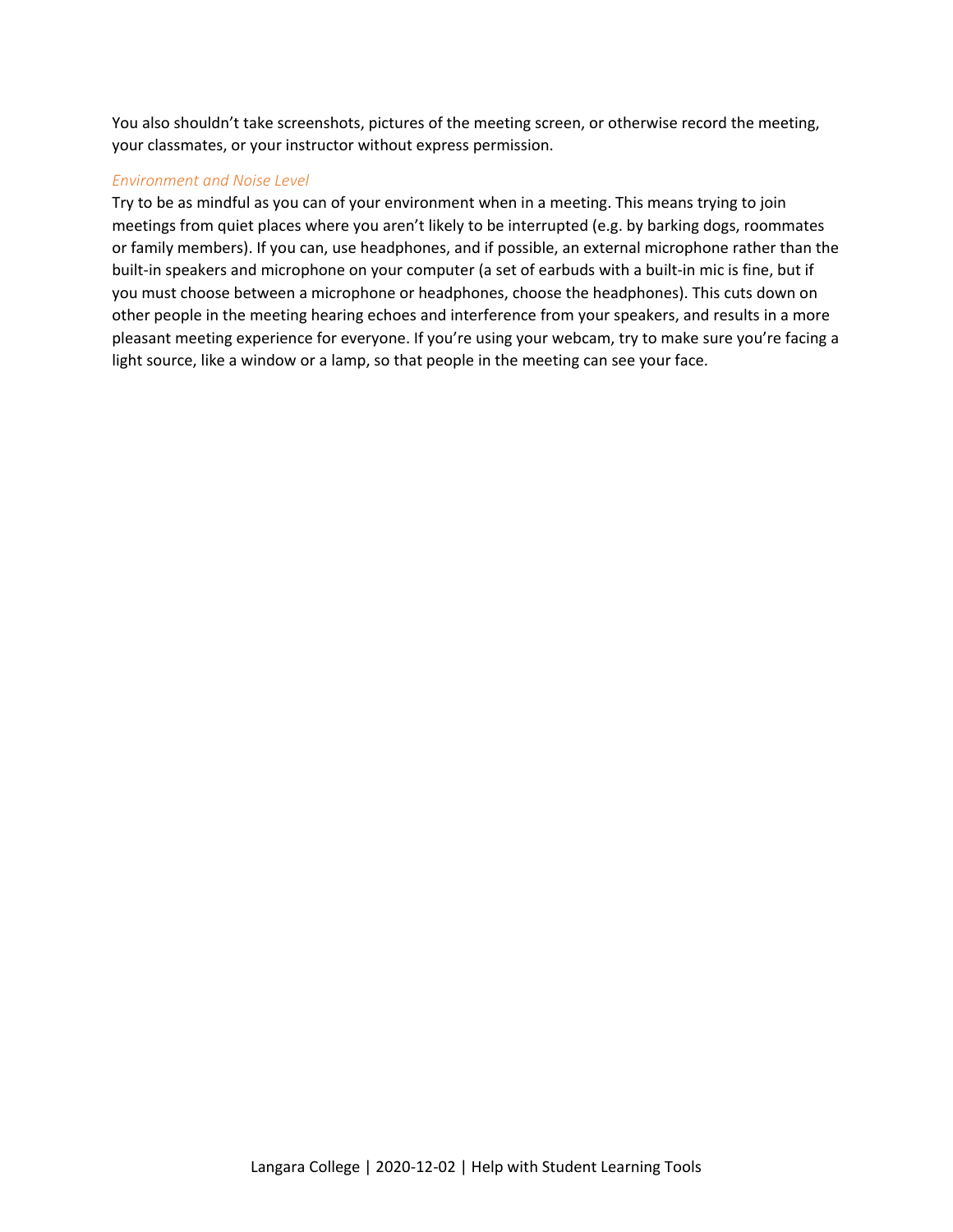## Host a Meeting

We recommend using the desktop application (Windows or Mac only) when hosting meetings. You can find the desktop client at [https://langara.zoom.us/download.](https://langara.zoom.us/download) Log in to the client by clicking on "SSO" and enter your Office 365 credentials.

To create meetings, either use the desktop client, or log in to Zoom at [https://langara.zoom.us.](https://langara.zoom.us/) Once you are signed in, you will have access to your account settings and be able to create meetings. You can also use the desktop client to create meetings, but some settings are only available in the browser.

All Langara staff and students have a Basic Zoom account. Meetings created by Basic accounts are limited to 40 minutes. See [https://langara.zoom.us](https://langara.zoom.us/) for more information on creating and hosting meetings.

### Security Settings

Here are some ways you can ensure the security of your Zoom meetings.

### *Enable Waiting Rooms*

The Waiting Room setting (available from the Settings page of any meeting) places everyone attempting to join the meeting into a virtual waiting room. Once they're there, anyone with the Host or Co-Host role can admit them. This allows you to verify that everyone attempting to join is someone you recognize, e.g. a member of a class, a study group, etc. You can also use the Chat tool to message people in the waiting room, for example to ask them to change their display name to one you will recognize.

#### *Set Password*

Passwords are enabled by default on all new meetings, and embedded in the URL the meeting generates for you to share with your participants. Leaving this enabled is recommended.

#### *Lock Your Meeting in Progress*

Once a meeting is in progress and all the invited guests have joined, you can manually Lock the meeting to prevent anyone else from joining. This is like closing a door once class has begun.

### *Zoom "Authenticated Users Only"*

When setting up your Zoom meeting, you can choose to allow only authenticated users to join. This requires anyone joining via your meeting link to log in to a Zoom account. When you're setting up a new meeting, this setting can be found under Advanced Options in the Zoom mobile or desktop app, and under Meeting Options if you're setting up a meeting via [https://langara.zoom.us](https://langara.zoom.us/) in your browser.

| Allow participants to join anytime                     |  |
|--------------------------------------------------------|--|
| Mute participants upon entry                           |  |
| Require authentication to join                         |  |
| Sign in to Zoom                                        |  |
| Sign in to Zoom                                        |  |
| Langara Users Only<br>lhr                              |  |
| Enable additional data center regions for this meeting |  |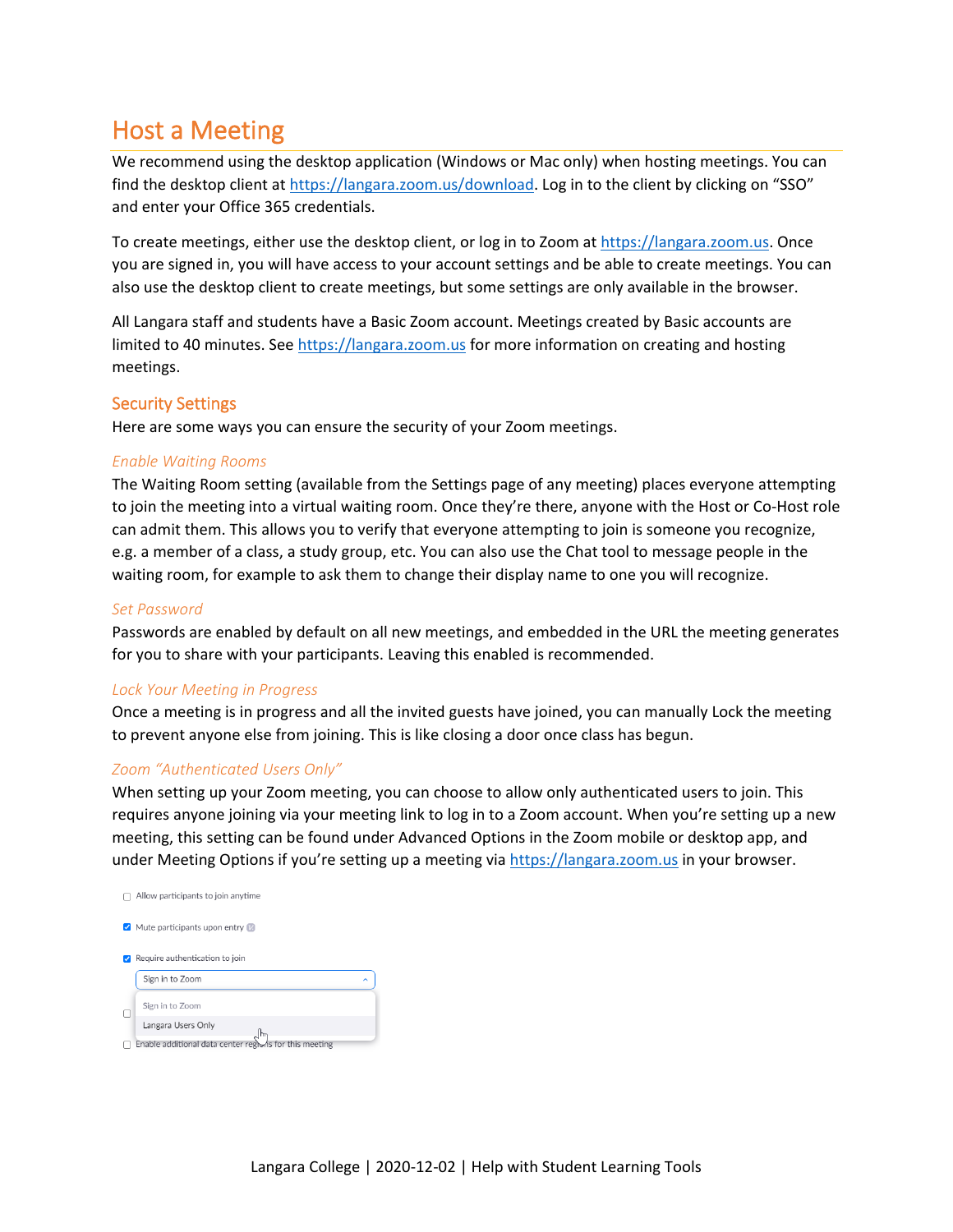When using this option, please make sure to choose "Langara Users Only." This limits participants to only people with Zoom accounts connected with **langara.ca** or **mylangara.ca** email addresses, rather than allowing any personal Zoom account to join.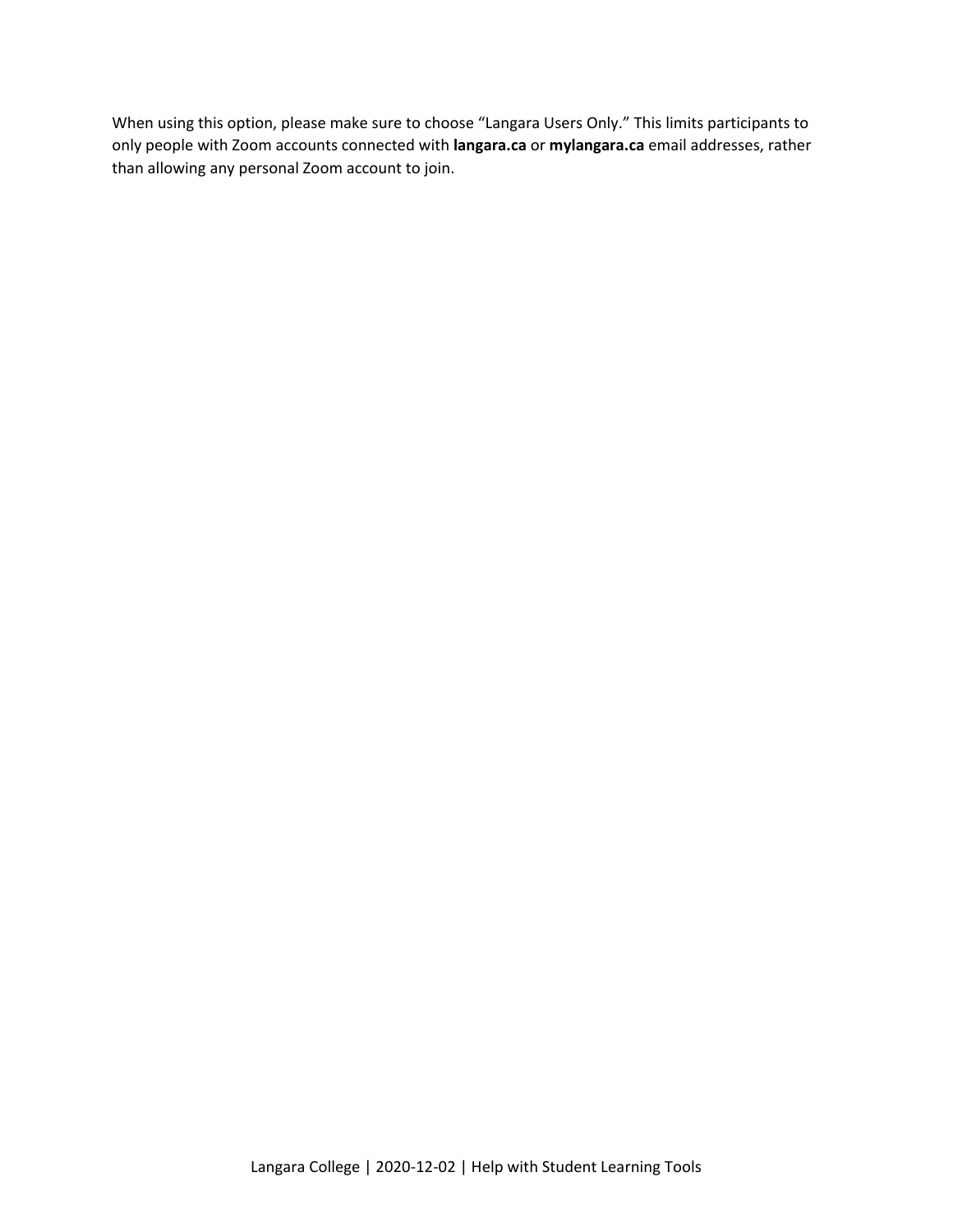## Zoom Audio & Video

When you join a Zoom meeting for the first time, you will be asked how you want to join the meeting audio.



To join using computer audio, click "Join Audio Conference by Computer." This option will use your default microphone and speakers.

If you are having trouble with your microphone or speakers, or aren't sure whether they are set up, click "Test Computer Mic & Speakers."

In the Test Computer Audio window, use the Test Speaker and Test Mic buttons to test your audio setup.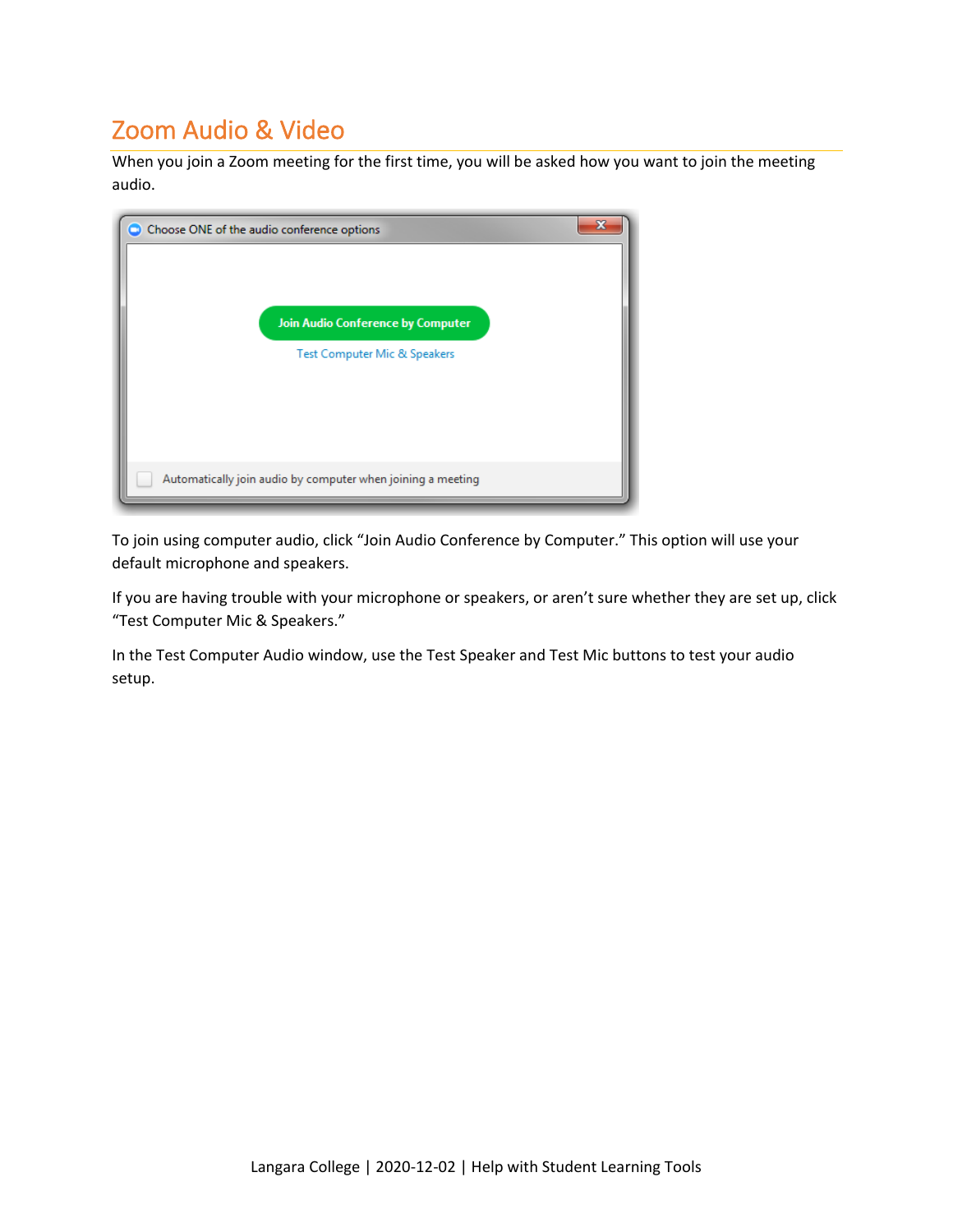### Test Speaker

Click the Test Speaker button. If your speakers are working correctly, you should hear a series of musical notes.

If you don't hear anything, try switching speakers in the dropdown menu.

| <b>Test Computer Audio</b> |                                         |  |  |  |  |  |
|----------------------------|-----------------------------------------|--|--|--|--|--|
|                            |                                         |  |  |  |  |  |
| <b>Test Speaker</b>        | Speakers (2- Plantronics Savi 7xx)      |  |  |  |  |  |
| Volume                     | Speakers (2- Plantronics Savi 7xx)      |  |  |  |  |  |
|                            | Speakers (High Definition Audio Device) |  |  |  |  |  |
|                            | Speakers (High Definition Audio Device) |  |  |  |  |  |
| <b>Test Mic</b>            | Same as System                          |  |  |  |  |  |
| Volume                     |                                         |  |  |  |  |  |

**Note:** For the best sound quality, headphones are strongly recommended.

### Test Microphone

Click the Test Mic button and speak into your microphone. The button will change to show "Recording." Click the button again to stop recording and play back your voice. The button will change again to show "Playing."



 $\checkmark$ 

If you don't hear anything when playing back, try switching microphones in the dropdown menu.

## Test Video

You may also use a webcam in Zoom meetings, so that other people in the meeting can see you. In the Settings window, click Video to view a preview of your live image.

| н<br>General      |
|-------------------|
| Audio<br>77       |
| <b>Next Video</b> |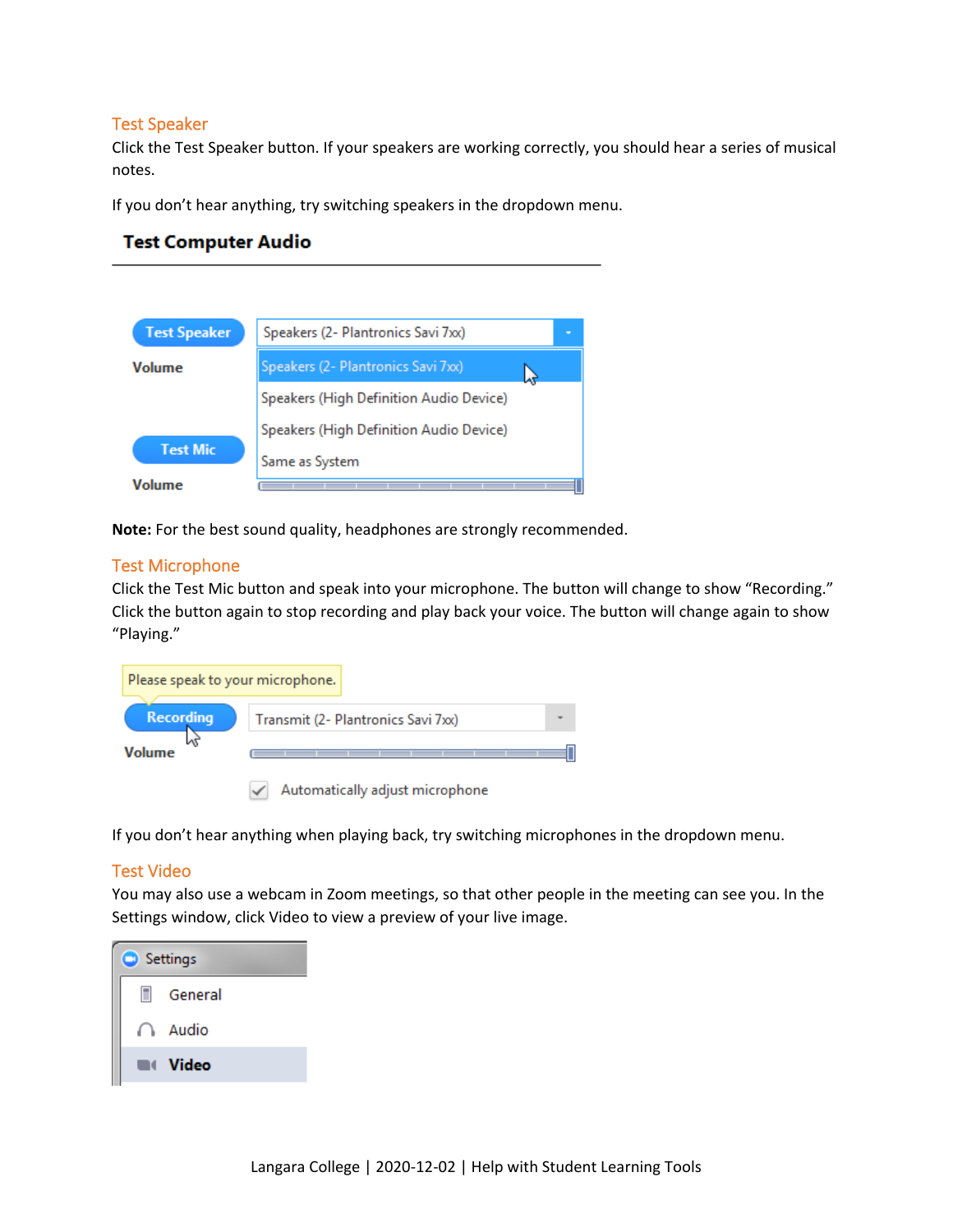If you don't see anything, try switching cameras in the dropdown menu.

When you are finished testing, click the X in the top right corner of the Settings window to close it.

## Muting Audio & Video

You can mute your microphone or webcam at any time during a meeting. Just click on the appropriate buttons in the bottom left corner of the Zoom meeting window.

**Note:** If Screen Sharing is being used, you can access these same controls by hovering over the Screen Share tab at the top centre of the screen.



## Screen Sharing

In Zoom, both the host and attendees (when granted permission by the host) can share their screen with the meeting. Just click the Share Screen button.



Select which window you want to share, or click "Desktop" to share everything on your screen.

| Select a window or an application that you want to share                                    |                                     |                                                                            | $\mathbf{x}$        |
|---------------------------------------------------------------------------------------------|-------------------------------------|----------------------------------------------------------------------------|---------------------|
| <b>Second</b><br><b>COMMERCIAL</b><br><b>STATISTICS</b><br><b>BASIASORY</b><br>$\sim$<br>hř |                                     |                                                                            | $\mathbf{a}$        |
| Desktop 1                                                                                   | <b>Desktop 2</b>                    | Whiteboard                                                                 | iPhone/iPad         |
| me.<br>Langara College Login - power                                                        | Getting Started - Zoom Help C       | w<br>Ho <i>日</i><br>$\square$ $\times$<br>w≣<br>How to Use Zoom_Student.do | Zoom - Pro Account  |
| Share computer sound                                                                        | Optimize for full screen video clip |                                                                            | <b>Share Screen</b> |

You can also select "Whiteboard" to create a whiteboard space where you and others in the meeting can interact.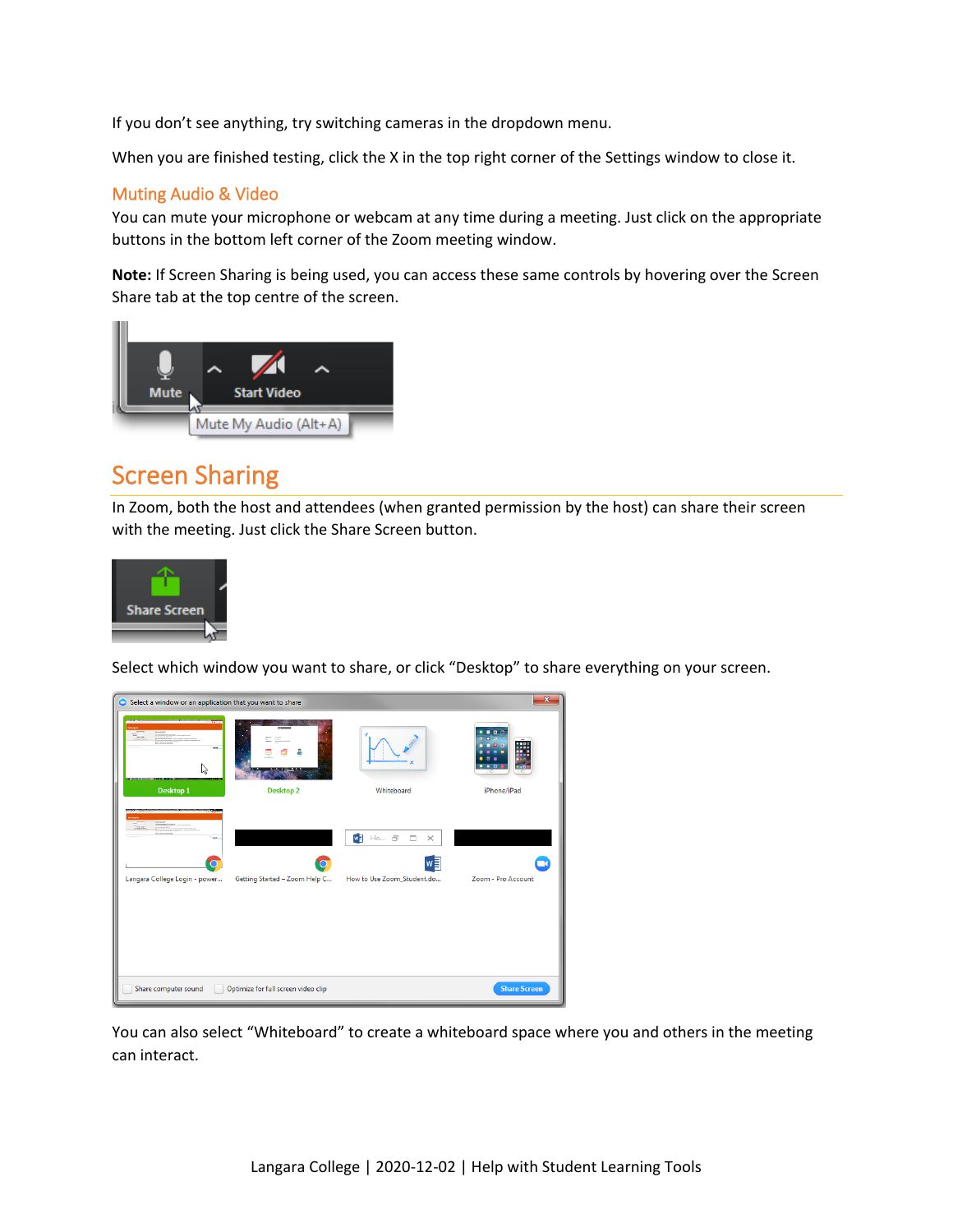

When you've made your selection, click the "Share Screen" button.

**Note:** If you are sharing audio or video content from your computer, make sure to tick the "share computer sound" and "Optimize for full screen video clip" boxes at the bottom of this window.

During Screen Share, the controls will move to the top of the screen. When you're finished sharing, click the "Stop Share" button.



## Chat

In Zoom, you can chat with everyone in the meeting, or privately with specific user(s).

Click on Chat.



Under the "To" dropdown, choose the recipients for your chat and type your message. Press Enter to send.



## Record a Meeting

If you are the host, you can record a meeting. Just click the Record button. You will see an indicator that the recording has begun, and stop/start or pause the meeting at any time. Note that everything on the screen will be recorded.

Once the meeting ends, the recording will take several minutes to render. All Zoom recordings are stored locally, on your own computer. You can then upload them to [MediaSpace](https://iweb.langara.bc.ca/mediaspace) an[d share them in your](https://iweb.langara.bc.ca/lts/mediaspace/how-to-use-mediaspace/#mediaspacesharingmediainbrightspace)  [Brightspace course,](https://iweb.langara.bc.ca/lts/mediaspace/how-to-use-mediaspace/#mediaspacesharingmediainbrightspace) or elsewhere. This can be particularly helpful when recording group presentations. [Click here for more information on recording meetings.](https://support.zoom.us/hc/en-us/articles/201362473-Local-Recording)